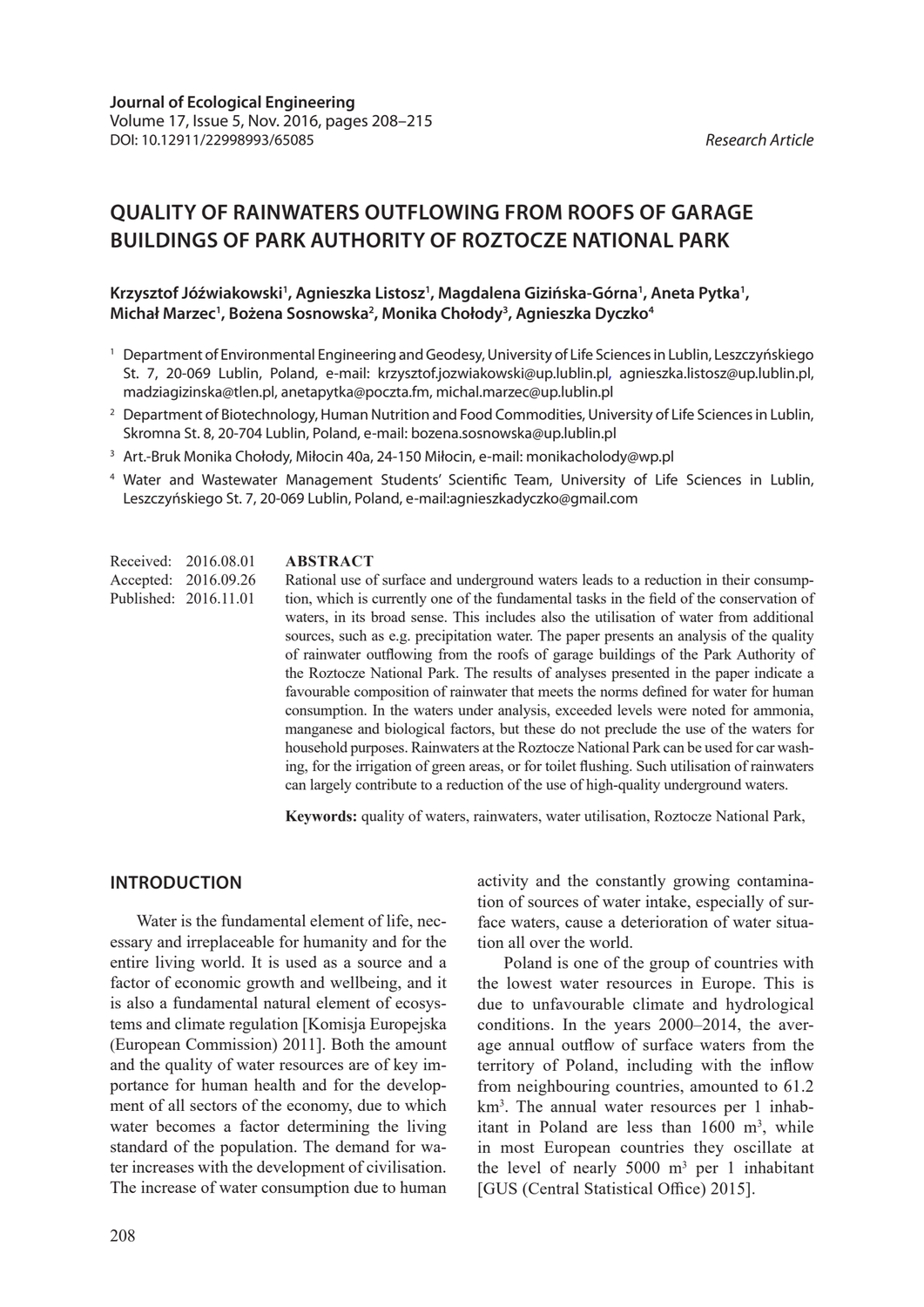Problems related with the creation and protection of water resources, and their management, are the effect of the spatial-temporal variation of atmospheric precipitations, and of the condition of the water mains-sewerage infrastructure. Atmospheric precipitations are the primary element of water balance, ensuring the renewal of surface and underground water resources. Therefore, rainwaters should be protected against contamination, and managed and utilised at the site of appearance [Królikowska, Królikowski 2012].

The totals of atmospheric precipitations in particular months and years, as well as their spatial distribution over the territory of Poland, are characterised by enormous variation. According to the Central Statistical Office data [GUS 2015], the lowest annual sums of precipitations in 2014 were noted in North, North-Western and Central Poland (below 600 mm), considerably higher precipitation totals were noted in East Poland, and the highest – in South Poland (above 1300 mm), in the area of Zakopane.

The Act on Water Law [J. of Laws 2001, No. 11, item 1229] and the Act on the Environment Protection Law [J. of Laws 2001, No. 62, item 627] introduce a definition of rainwaters which are defined as *precipitation or thaw waters, collected in open or closed sewerage systems, originating from contaminated areas with permanent surfacing, and in particular from urban areas, ports, airports, industrial, commercial, service and storage areas, from transportation depots and from roads and car parks*. According to the above definition, rain and rainwaters that come from roofs are not considered as wastewaters, and therefore can be drained to waters and soils without purification, and can also be used for

economic purposes (irrigation of green areas, car washing, toilet flushing).

Rainwaters from roofs are notably less contaminated than rainwaters from hardened surfaces, but in the course of a rainfall unfavourable changes take place in water quality, due to its contact with contaminants contained in the air [Rybicki, Rybicki 2001; Niemiec 2012; Mańkowska-Wróbel 2014]. Research shows that rainwaters have at least the same parameters as water approved by the European Union for use in swimming pools. They are characterised by a low level of bacteriological contamination, contains weak solutions of acids, but has no content of compounds that would case its hardness (calcium and magnesium). The quality of precipitation water disqualifies it as drinking water, but does not preclude its use for household and industrial purposes [Skwarzyńska et al. 2014a].

The objective of the study was the estimation of the quality of rainwaters drained from the roofs of two garage buildings of the Park Authority of the Roztocze National Park in the context of determination of a method of utilisation of the waters for the needs of the Park Authority.

#### **MATERIALS AND METHODS**

The study was conducted in Zwierzyniec, in the area of the Roztocze National Park (RNP), analysing the quality of rainwaters collected from the roofs of two buildings at the Park Authority. One of the buildings is used as a garage, and the other as a garage-workshop building (Photo 1). The garage building has dimensions of 24.6×6.5m, roof area in projection onto the hori-



**Photo 1.** Garage building (A) and garage-workshop building (B) at the Park Authority, RNP (*photo M. Marzec*)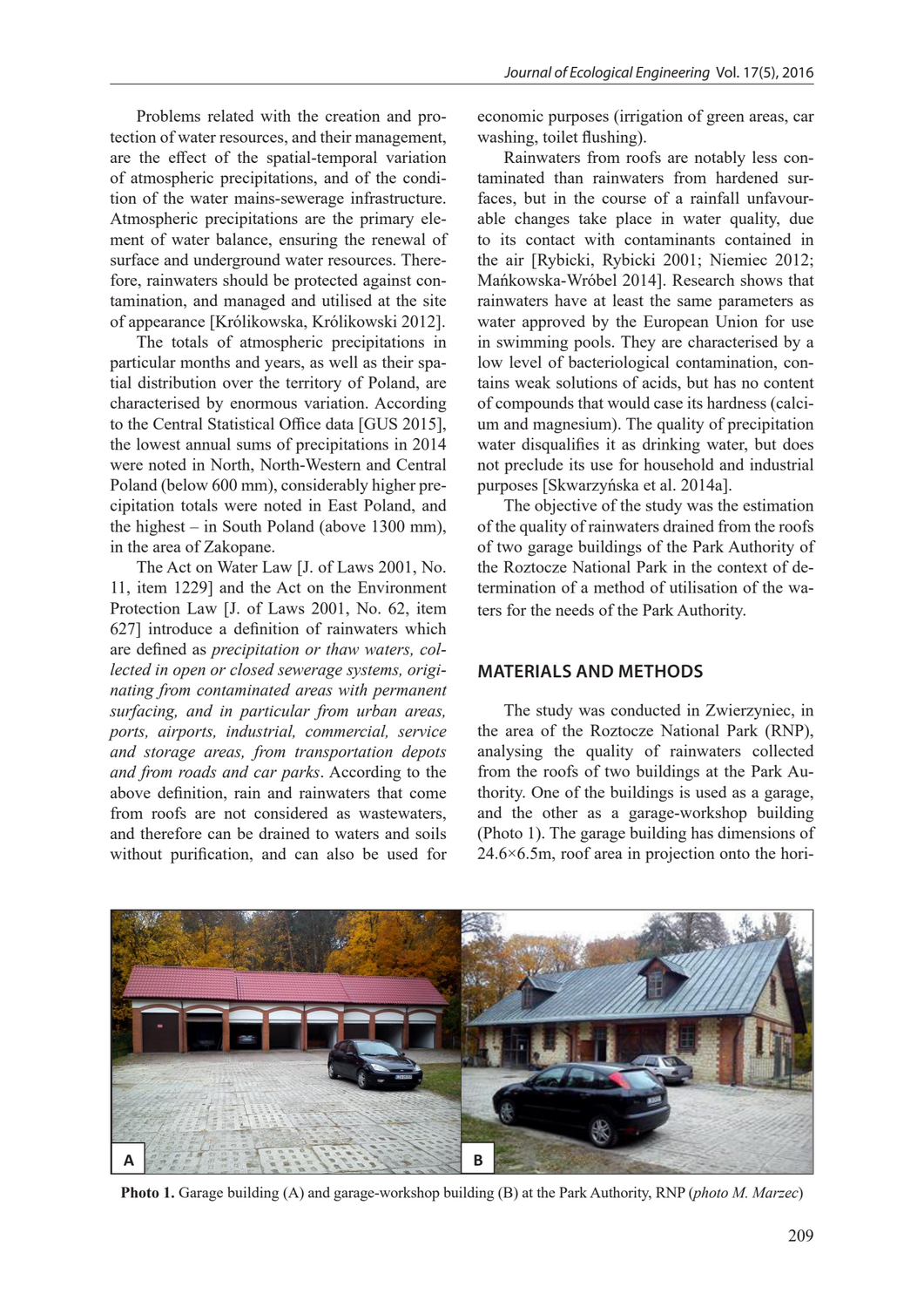zontal plane of about  $185 \text{ m}^2$ , and roof slope angle of 40º. The dimensions of the garage-workshop building are  $21 \times 12.4$ m, with 302 m<sup>2</sup>, and slope of 37º. Both buildings have metal roofing with gutter systems [Jóźwiakowski et al. 2013].

In 2014, for the buildings at the Park Authority, RNP, a system was built for the accumulation and utilisation of rainwaters, composed of two tanks with capacity of  $10 \text{ m}^3$  each, and a pumping system (Fig. 1).

In the buildings of the Park Authority water is used mainly for toilet flushing, personal hygiene and for care and maintenance work in the buildings and in their surroundings. Some water is also used for washing the Park Authority vehicles. Before the system of precipitation water management was built, the demand for water in all the buildings of the Park Authority was fully covered from the water intake of the brewery in Zwierzyniec. Waters taken from that intake (120 m) belong to the main aquiferous layer of Cretaceous waters, so-called Roztocze aquifer [http:// roztoczanskipn.pl/pl/]. Those are waters of very good quality, and their use for economic purposes can be viewed as a waste of valuable resources of the environment, therefore the use of rainwaters is a beneficial alternative.

In recent years, in the area of the RNP an increase is observed in the annual precipitation totals, which creates favourable conditions for the use of rainwaters for economic purposes. The sums of precipitations in the area of the RNP and their spatial distribution are characterised by notable variability, related with the land relief. During the multi-year period of 1998–2012 the annual sums of precipitations varied from 602 mm to 889 mm, with an average value of 734 mm (Fig. 2).



**Figure 1.** Schematic of the system of rainwater management at Park Authority, RNP [Jóźwiakowski et al. 2013]



**Figure 2.** Annual sums of atmospheric precipitations at the Base Station of Integrated Monitoring of Natural Environment Roztocze in 1998–2012 (source: RNP data)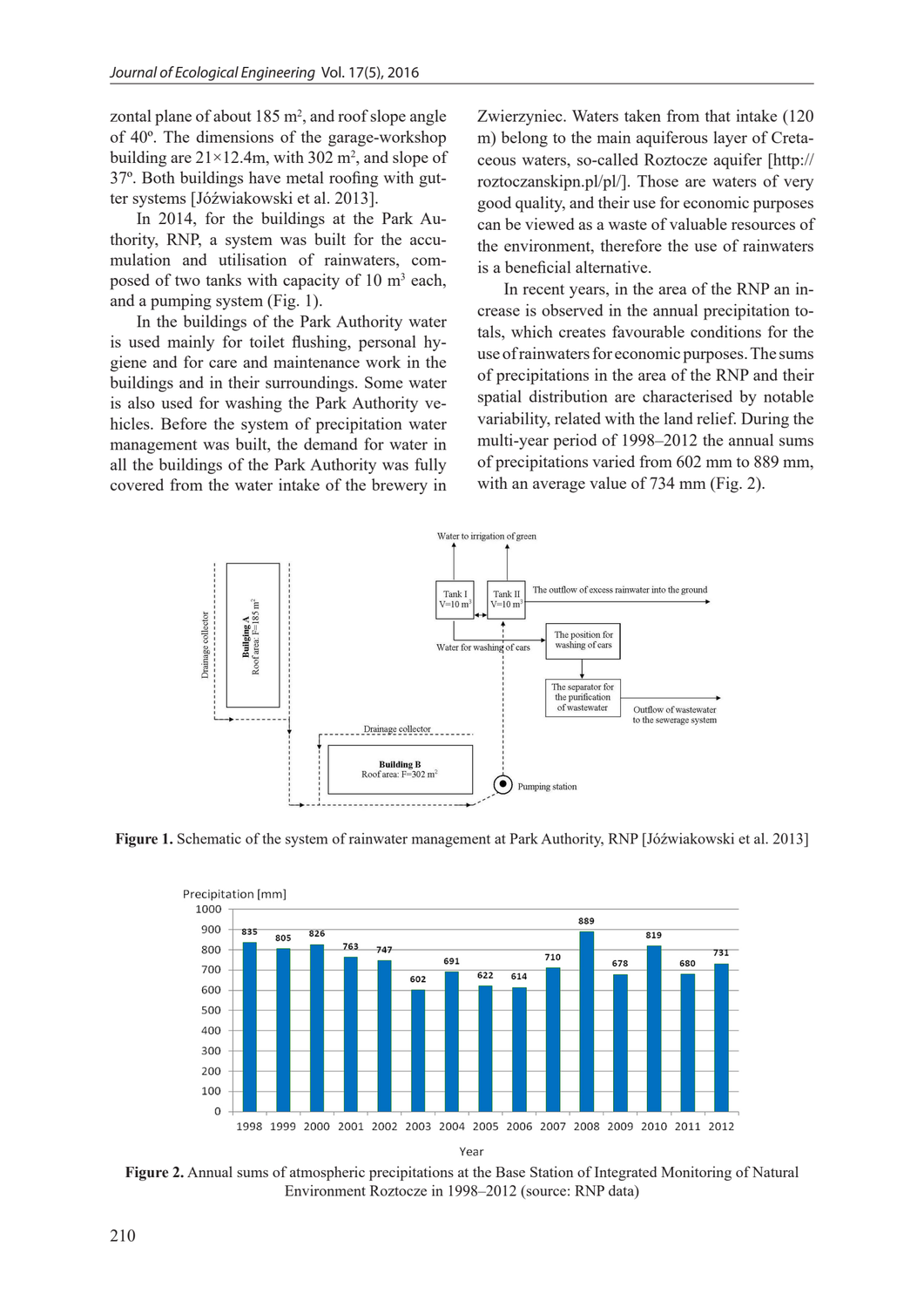The highest monthly sums of precipitations, above 50 mm, occur in the RNP in the spring (April, May, June) and in the summer (July, August, September). The maximum sums of precipitations are noted in July – average of 112 mm (Fig. 3). The presented data indicate that the largest amounts of rainwaters can be accumulated in the period of the highest demand for them.

According to the estimations by Jóźwiakowski et al. [2013], the potential amount of rainwaters flowing off the roofs of the garage buildings at the Park Authority of the RNP in almost all the months of the year exceeds the demand for water for economic purposes, such as vehicle washing and irrigation of green areas.

Samples of rainwaters for the quality analyses were taken in February, June, September and November, 2015, at three points of the system for precipitation water management: 1 – pumping station,  $2 - \text{tank } I$ ,  $3 - \text{tank } II$  (Fig. 3). The parameters assayed in the water samples included pH, concentration of dissolved oxygen, electrolytic conductivity, concentration of ammonia, nitrates, nitrites, sulphates, chlorides, iron, potassium, phosphates and manganese. The physicochemical analyses of the waters were conducted with the use of methods commonly applied [Hermanowicz et al. 1999]. Based on the results obtained, characteristic index values and standard deviations were determined. In addition, the numbers of

coliform bacteria, faecal coliform bacteria, as well as the numbers of mesophilic and psychrophilic bacteria cells in the water sample were determined in accordance with the methods described on the Polish Standards [PN-C-04615-05:1975P; PN-C-04615-07:1977P; PN-ISO 6222:1999].

The physicochemical analyses were performed at the Laboratory of Water and Wastewater Analysis, Department of Environmental Engineering and Geodesy, University of Life Sciences in Lublin. The microbiological parameters were assayed at the Laboratory of Ecological Food of Plant Origin, Department of Biotechnology, Human Nutrition and Food Commodities, University of Life Sciences in Lublin.

The quality of the rainwaters was compared with the requirements defined in the Regulation of the Minister of Health on the quality of water for human consumption [J. of Laws 2007 No. 61, item 417] and in amending Act [J. of Laws 2010 No. 72, item 466].

#### **RESULTS AND DISCUSION**

Based on the study is can be stated that rainwaters collected from the roofs of the garage buildings at the Park Authority, RNP, are characterised by good quality.

The analysed water had alkaline reaction. There was only a single case of exceeding, though only slightly, the permissible value of pH for



**Figure 3.** Mean monthly sums of atmospheric precipitations at the Base Station of Integrated Monitoring of Natural Environment Roztocze in 1998–2012 (source: RNP data)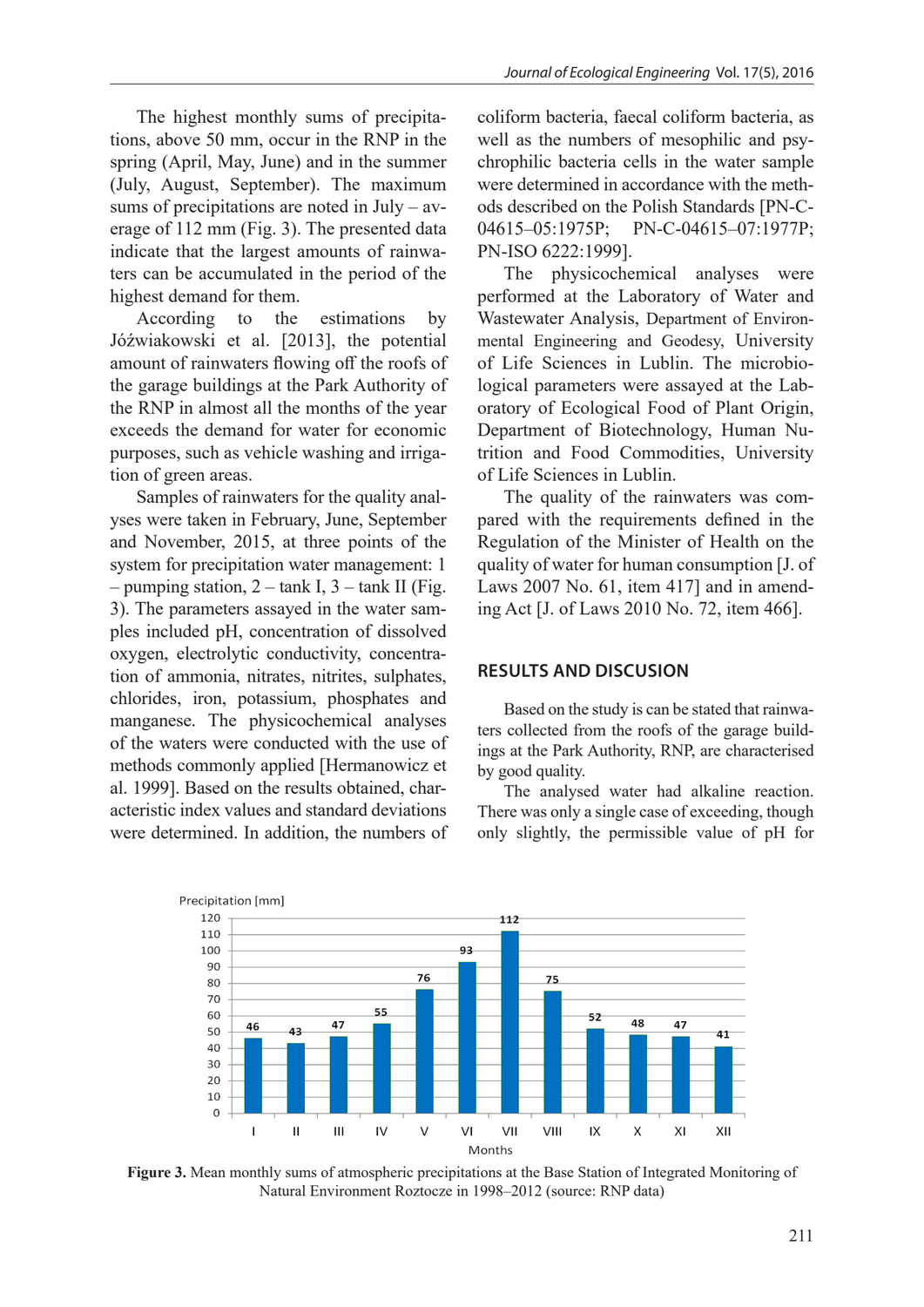potable water, defined in the Regulations of the Minister of Health [J. of Laws 2007 No. 61, item 417; J. of Laws 2010 No. 72, item 466], at the level of 6.5–9.5. Nevertheless the values noted in the analyses should be considered as high compared to values given in the literature [Ociepa et al. 2010; Skwarzyńska et al. 2014a; Skwarzyńska et al. 2014b]. As a rule, the reaction of rainwaters is neutral, but during the contact of rain water with acid-forming substances (carbon dioxide, nitric oxide) it can assume a slightly acidic character. An alkalising factor can be industrial dust contaminants, suspended in atmospheric air or deposited on the run-off surface [Molenda 2006; Królikowska, Królikowski 2012]. Within the area of the RNP there are no potential industrial sources, but household stoves can play a significant role in air pollution. An additional factor determining increased pH of the analysed rainwaters can be contamination with bird droppings, washed off the roof surfaces. They contain notable amounts of alkaline components, e.g. potassium, calcium and magnesium oxides, and nitrogen, mainly in the form of uric acid which easily undergoes ammonification, causing additional alkalisation of the water [Mazur, Wojtas 1983].

The highest value of electrolytic conductivity was noted at the pumping station, in February  $-275 \mu S \cdot cm^{-1}$ , and the lowest in tank II – in June – 41  $\mu$ S·cm<sup>-1</sup> (Table 1). The results obtained are considerably lower than the limit value of 2 500  $\mu$ S·cm<sup>-1</sup>.

The good quality of the analysed rainwaters is evidenced also by the low content of nitrates,

nitrites, chlorides and sulphates. Noted concentrations of  $NO_3$  and  $NO_2$ , as well as of  $SO_4$  and Cl, were significantly lower than the permissible levels of those parameters in drinking water. Also low were the levels of iron (Fe) and potassium (K), and the content of phosphates. Only at sampling point 1, in November, the level of 0.33 mg Fe·dm<sup>-3</sup> was noted (Table. 1), while the limit level of that element for drinking water is 0.2 mg Fe·dm<sup>-3</sup>. Potassium concentrations in the analysed waters varied from 9.2 mg  $K$ ·dm<sup>-3</sup> in September to 22.1 mg  $K$ ·dm<sup>-3</sup> in February. For most of the indices, the analysed rainwaters display better quality than that given by Skwarzyńska et al. [2014a, 2014b].

The chemical indicator that disqualified to the greatest extent the rainwaters collected from the garage buildings at the Park Authority was ammonia. In all analysed samples its content oscillated in the range from  $0.54$  to  $1.09$  mg  $NH_{4} \cdot dm^{-3}$ (Table 1). According to the Regulations of the Minister of Health [J. of Laws 2007 No. 61, item 417; J. of Laws 2010 No. 72, item 466] permissible concentration of ammonia in drinking water is  $0.50$  mg NH<sub>4</sub> $\cdot$ dm<sup>-3</sup>. Its elevated level in the rainwaters may be a result of bird droppings washing off the roof surfaces by rainwaters [Wojtyła-Buciora, Marcinkowski 2010]. As already mentioned, bird droppings contain large amounts of organic forms of nitrogen, mainly uric acid and urea, that under favourable conditions transform into ammonium forms.

Manganese content is a parameter that has a negative effect on water quality. Its elevated

| Parameter                                               | Sampling points |       |                |       |      |       |                   |      |      |       |           |       |                |
|---------------------------------------------------------|-----------------|-------|----------------|-------|------|-------|-------------------|------|------|-------|-----------|-------|----------------|
|                                                         |                 |       |                |       | 2    |       |                   |      |      |       |           |       |                |
|                                                         | min             | max   | $\overline{x}$ | б     | min  | max   | —<br>$\mathbf{x}$ | б    | min  | max   | $\bar{x}$ | б     | Limit values * |
| pH                                                      | 7.75            | 9.47  | 8.58           | 0.74  | 8.57 | 9.27  | 9.07              | 0.34 | 8.72 | 9.59  | 9.22      | 0.38  | $6.5 - 9.5$    |
| Dissolved oxygen<br>[mg $O_2$ dm <sup>-3</sup> ]        | 4.30            | 10.45 | 6.60           | 2.73  | 3.87 | 11.41 | 7.49              | 3.90 | 4.08 | 11.05 | 7.44      | 3.70  |                |
| Conductivity [µS·cm-1]                                  | 51              | 275   | 122            | 103   | 42   | 85    | 62                | 19   | 41   | 86    | 63        | 20    | 2500           |
| $NH, [mg NH, dm-3]$                                     | 0.78            | 1.09  | 0.94           | 0.13  | 0.54 | 1.00  | 0.76              | 0.21 | 0.54 | 0.97  | 0.73      | 0.23  | 0.5            |
| NO <sub>2</sub> [mg NO <sub>2</sub> ·dm <sup>-3</sup> ] | 0.62            | 2.55  | 1.52           | 0.83  | 0.86 | 2.14  | 1.54              | 0.56 | 0.69 | 1.78  | 1.10      | 0.48  | 50             |
| $NO2$ [mg $NO2$ dm <sup>-3</sup> ]                      | 0.12            | 0.30  | 0.22           | 0.07  | 0.06 | 0.24  | 0.15              | 0.07 | 0.05 | 0.21  | 0.13      | 0.07  | 0.5            |
| $SO_{4}$ [mg $SO_{4}$ dm <sup>-3</sup> ]                | 3.00            | 25.00 | 14.50          | 10.25 | 2.00 | 4.00  | 2.75              | 0.96 | 4.00 | 43.00 | 17.67     | 21.96 | 250            |
| CI [mg CI·dm-3]                                         | 0.80            | 3.10  | 1.63           | 1.01  | 0.80 | 1.20  | 0.95              | 0.19 | 0.60 | 1.40  | 0.93      | 0.34  | 250            |
| Fe [mg Fe $dm^3$ ]                                      | 0.13            | 0.33  | 0.21           | 0.09  | 0.09 | 0.13  | 0.11              | 0.02 | 0.09 | 0.12  | 0.11      | 0.02  | 0.2            |
| K [ $mq$ K $\cdot$ dm $\cdot$ <sup>3</sup> ]            | 10.85           | 18.46 | 13.46          | 3.46  | 9.20 | 22.12 | 13.23             | 6.07 | 9.44 | 20.64 | 14.71     | 5.18  |                |
| $PO_4$ [mg PO <sub>4</sub> ·dm <sup>-3</sup> ]          | 0.07            | 0.31  | 0.19           | 0.10  | 0.06 | 1.08  | 0.33              | 0.50 | 0.02 | 0.77  | 0.33      | 0.32  | ٠              |
| Mn [mg Mn·dm-3]                                         | 0.30            | 0.30  | 0.30           | 0.00  | 0.20 | 0.40  | 0.30              | 0.10 | 0.20 | 0.40  | 0.30      | 0.10  | 0.05           |

**Table 1**. Physicochemical properties of rainwaters collected from roofs of garage buildings at Park Authority, RNP

\* according to [J. of Laws 2007 No. 61, item 417; J. of Laws 2010 No. 72, item 466]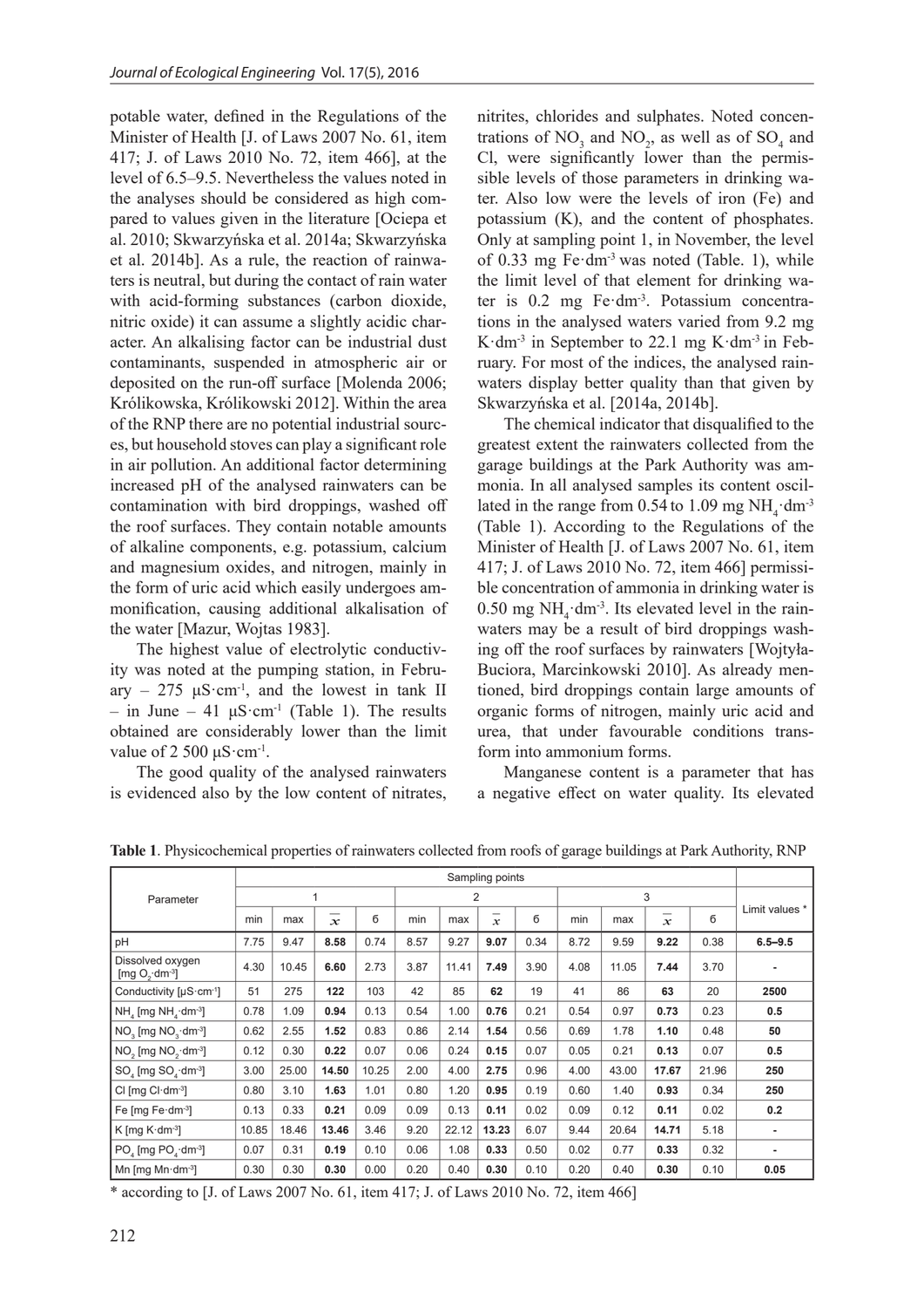content in water causes technological problems in water supply systems, bitter taste of the water, and its coloration [Tekerlekopoulou, Vayenas 2008; Gouzinis et al. 1998; Funes et al. 2014]. At excessive concentrations, that element has toxic effects on the human organism [Donaldson 1987; Takeda 2003]. In all analysed samples of rainwaters the content of manganese was excessive and varied from 0.2 to 0.4 mg  $Mn \cdot dm^{-3}$  (Table 1).

The microbiological status of water is a highly important factor from the viewpoint of human health. Microbiological analyses of rainwaters from the roofs of garage buildings at the Park Authority, RNP, revealed that their quality is poor. The basic parameter taking into account in the estimation of the sanitary status of waters is the content of coliform bacteria. Those bacteria are among the indicator microorganisms, constituting natural intestinal microflora of humans and thermophilic animals. According to the Regulations of the Minister of Health, no presence of coliform bacteria is permitted in drinking water [J. of Laws 2007 No. 61, item 417; J. of Laws 2010 No. 72, item 466]. In terms of the presence of coliform bacteria, almost all of the analysed samples did not meet that requirement. The sole exception was the water sampled in February in both tanks. The numbers of coliforms varied from 0 do  $7 \cdot 10^3$  $MPN·100$  cm<sup>-3</sup> (Table 2).

Contamination with faecal coliforms was found in 25% of the analysed samples. The highest numbers of bacteria from that group were noted in June in tank  $II - 7.10^3 \text{ MPN} \cdot 100 \text{ cm}^3$  (Table 4). The ratio of the number of faecal coliforms to the total number of coliforms at sampling point 3 (on June) was higher than 0.7, which indicates water contamination with animal faeces.

An additional indicator of microbiological quality of water is the total number of bacteria

growing at temperature of 22°C (psychrophilic bacteria) and bacteria growing at temperature of 37°C (mesophilic bacteria). The total number of psychrophilic bacteria in the rainwaters varied from  $\leq 10$  to  $1.9 \cdot 10^4$  cfu·cm<sup>-3</sup>, while the number of mesophilic bacteria – from  $\leq 10$  to  $5.1 \cdot 10^3$ cfu·cm<sup>-3</sup> (Table 2). In  $67\%$  of cases, the numbers of psychrophilic and mesophilic bacteria exceeded the higher permissible defined for drinking water at the level of 100 cfu∙cm-3 and 50 cfu∙cm-3 [J. of Laws 2007 No. 61, otem 417; J. of Laws 2010 No. 72, item 466]. In February, in all analysed samples, the numbers of psychrophilic and mesophilic bacteria did not exceed the normative level.

According to Berleć et al. [2009], a value of the ratio of total number of psychrophilic bacteria to that of mesophilic bacteria higher than 10 permits to approximately classify water as pure. Applying that index, waters sampled from the pumping station can be classified as pure, except for the sample from February, and for the sample from tank I collected in September. In the remaining samples of water the ratio of the total number of psychrophilic to mesophilic bacteria varied from 0.49 to 7.31, which indicates that the rainwaters collected from the roofs of the garage buildings at the Park Authority, RNP, contain anthropogenic contaminants.

The presented results indicate that in many cases the quality of the analysed rainwaters does not conform with the relevant standards. This is determined primarily by a high content of ammonia, manganese, and large numbers of indicator bacteria. It is worth noting, however, that the above analysis is based on rather rigorous criteria, laid down for drinking water, and does not disqualify the analysed waters from use for household purposes related with vehicle washing or irrigation of green areas.

|                                                         | Sampling points |                    |                    |                    |              |                    |                    |                    |          |                    |                    |                    |  |
|---------------------------------------------------------|-----------------|--------------------|--------------------|--------------------|--------------|--------------------|--------------------|--------------------|----------|--------------------|--------------------|--------------------|--|
| Parameter                                               |                 |                    |                    |                    |              |                    | 2                  |                    | 3        |                    |                    |                    |  |
|                                                         | Ш               | V <sub>l</sub>     | IX                 | XI                 | $\mathsf{I}$ | VI                 | IX                 | XI                 | Ш        | VI                 | IX                 | XI                 |  |
| Coliform bacteria<br>MPN $\cdot$ 100 cm $^{-3}$         | $2.3 \cdot 10$  | $6.2 \cdot 10$     | $6.2 \cdot 10$     | 6                  | $\Omega$     | $7.10^{2}$         | $2.4 \cdot 10^{2}$ | 6                  | $\Omega$ | $7.10^{3}$         | $6.2 \cdot 10$     | 23                 |  |
| Faecal coliforms<br>MPN $\cdot$ 100 cm $^{-3}$          | 0               | 6                  | $\Omega$           | 0                  | $\Omega$     | $2.1 \cdot 10$     | $\Omega$           | $\Omega$           | $\Omega$ | $7.10^{3}$         | $\Omega$           | 0                  |  |
| Psychrophilic<br>bacteria,<br>in $ctu$ cm <sup>-1</sup> | 10              | $1.3 \cdot 10^{4}$ | $5.5 \cdot 10^{3}$ | $1.6 \cdot 10^{3}$ | $1.8 - 10$   | $9.3 \cdot 10^{3}$ | $2.9 \cdot 10^{3}$ | $1.9 \cdot 10^{2}$ | < 10     | $1.9 \cdot 10^{4}$ | $8.4 \cdot 10$     | $6.7 \cdot 10^{2}$ |  |
| Mesophilic<br>bacteria,<br>in cfu $\cdot$ cm $^{-1}$    | 4.10            | $2.2 \cdot 10^{2}$ | $1.1 \cdot 10^{2}$ | 8.10               | < 10         | $2.6 \cdot 10^{2}$ | 7.10               | $2.7 \cdot 10$     | ~10      | $5.1 \cdot 10^{3}$ | $1.7 \cdot 10^{2}$ | $3.5 \cdot 10^{2}$ |  |

**Table 2**. Numbers of indicator bacteria in rainwaters collected from roofs of garage buildings at Park Authority, RNP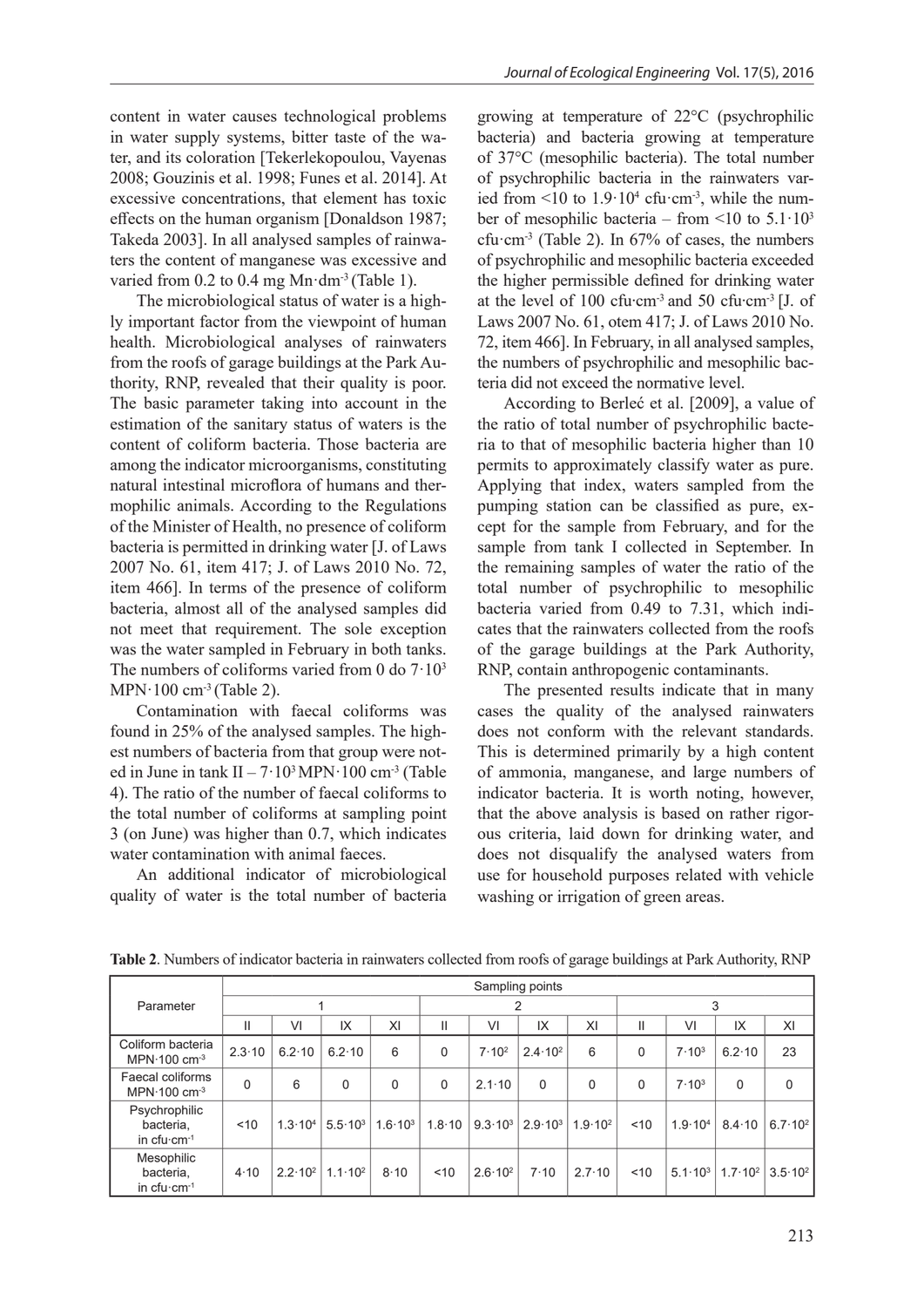## **CONCLUSIONS**

- 1. The analysed rainwaters are characterised by good quality in terms of the content of mineral forms of nitrogen, phosphorus, sulphur, as well as of potassium and iron.
- 2. A probable cause of elevated levels of ammonia in the analysed waters was contamination of the roof surfaces with bird droppings.
- 3. The alkaline reaction of the waters may indicate pollution of atmospheric air and of the roof surfaces with dusts from local stoves, and an effect of contaminants of animal origin.
- 4. The large numbers of coliforms, faecal coliforms, as well as meso- and psychrophilic bacteria are a symptom of contamination of the analysed rainwaters with animal faeces, washed off the roofs during rainfalls.
- 5. In terms of the microbiological indices and certain chemical indices, the analysed rainwaters are not suitable for drinking nor for hygiene purposes, but can be used for vehicle washing, irrigation of green areas, or for toilet flushing.
- 6. More extensive use of rainwaters for various household or economic purposes can significantly reduce water uptake and contribute to the protection of underground water resources in the area of the Roztocze National Park.

## **REFERENCES**

- 1. Berleć K., Jurek A., Michalska M., Traczykowski A. 2009. Mikroflora rekultywowanych zbiorników wodnych na przykładzie Jeziora Rudnickiego Wielkiego. Rocznik Ochrona Środowiska, 11, 1029–1040.
- 2. Donaldson J. 1987. The physiopathologic significance of manganese in brain: its relation to schizophrenia and neurodegenerative disorders, Neuro Toxicology, 8, 451–462.
- 3. Funes A., De Vicente J., Cruz-Pizarro L., De Vicente I. 2014. The influence of pH on manganese removal by magnetic microparticles in solution, Water Research, 53, 110–122.
- 4. GUS (Central Statistical Office) 2015. Ochrona Środowiska. Informacje i opracowania statystyczne. Warszawa.
- 5. Hermanowicz W., Dojlido W., Dożańska W., Koziorowski B., Zerbe J. 1999. Fizykochemiczne

badanie wody i ścieków. Arkady, Warszawa.

- 6. http://roztoczanskipn.pl/pl/
- 7. Jóźwiakowski K., Marzec M., Słowik T., Wałęga A., Krzanowski S., Skwarzyńska A., Pieńko A. 2013. Koncepcja budowy instalacji do wykorzystania wód opadowych w Dyrekcji Roztoczańskiego Parku Narodowego wraz ze wstępnym szacunkiem kosztów. Maszynopis. Katedra Inżynierii Kształtowania Środowiska i Geodezji, Uniwersytet Przyrodniczy w Lublinie.
- 8. Komisja Europejska (European Commission), Dyrekcja Generalna ds. Środowiska Naturalnego. 2011. Woda to życie. W jaki sposób Ramowa Dyrektywa Wodna chroni zasoby wodne Europy. Urząd Publikacji Unii Europejskiej, Luksemburg.
- 9. Królikowska J., Królikowski A. 2012. Wody opadowe. Odprowadzanie, zagospodarowanie, podczyszczanie i wykorzystanie. Wyd. Seidel-Przywecki Sp. z o.o., Warszawa.
- 10. Mańkowska-Wróbel L. 2014. Podstawowe problemy gospodarowania wodami opadowymi i roztopowymi na terenach zurbanizowanych. Prace Naukowe Akademii im. Jana Długosza w Częstochowie. Pragmata Tes Oikonomias, 8, 209–220.
- 11. Mazur T., Wojtas A. 1983. Zawartość suchej masy i makroskładników w pomiocie drobiowym. Roczniki Gleboznawcze, XXXIV, 3, 113–120.
- 12. Molenda T. 2006. Dynamika zmian wybranych zanieczyszczeń w spływach powierzchniowych zlewni zurbanizowanej. Infrastruktura i Ekologia Terenów Wiejskich, 4/3, 117–124.
- 13. Niemiec M. 2012. Zawartość wapnia, magnezu, sodu, fosforu i potasu w wodzie spływającej z dachów o różnych pokryciach. Proceedings of EC Opole, 6 (2), 763–767.
- 14. Ociepa E., Kisiel A., Lach J., 2010: Zanieczyszczenia wód opadowych spływających do systemów kanalizacyjnych. Proceedings of ECOpole, 4, 2, 466.
- 15. PN-C-04615–05:1975P. Woda i ścieki. Badania mikrobiologiczne. Oznaczenie bakterii grupy coli metodą fermentacyjną probówkową.
- 16. PN-C-04615–07:1977P. Woda i ścieki. Badania mikrobiologiczne. Oznaczenie bakterii grupy coli typu kałowego (fekalnego) metodą fermentacyjną probówkową.
- 17. PN-ISO 6222:1999. Jakość wody. Oznaczanie żywych mikroorganizmów. Określanie ogólnej liczy kolonii na agarze odżywczym metodą posiewu powierzchniowego lub wgłębnego.
- 18. Rozporządzenie Ministra Zdrowia z dnia 20 kwietnia 2010 r. zmieniające rozporządzenie w sprawie jakości wody przeznaczonej do spożycia przez ludzi (Dz.U. 2010 nr 72, poz. 466).